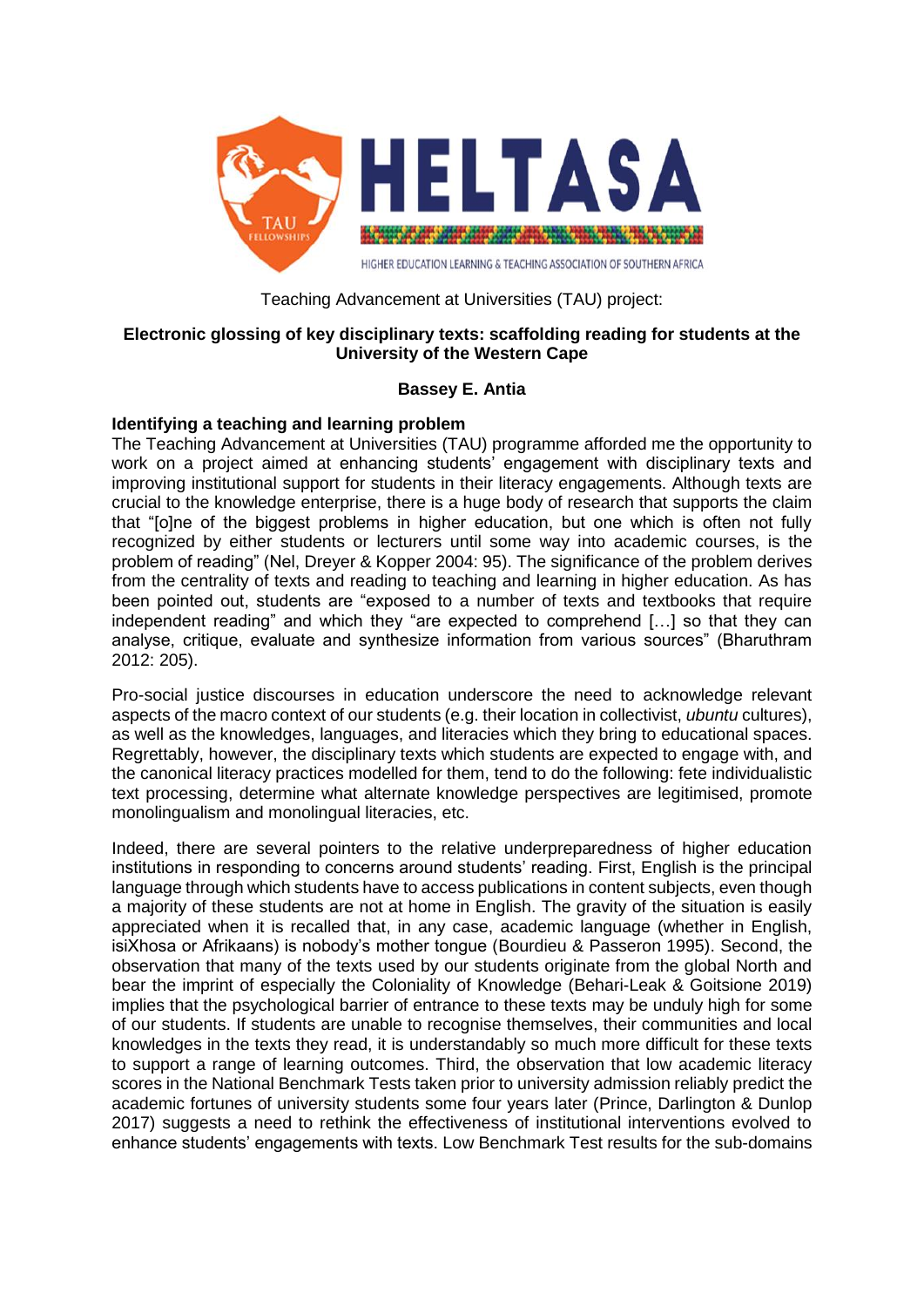of academic literacy, quantitative literacy and mathematical proficiency (NBT team/CETAP 2018) make it obvious why reading disciplinary texts is the concern it is.<sup>1</sup>

In part at least, the report of a cohort study by the Department of Education hints at consequences of the above concerns with reading. The report finds that "30% of the undergraduate intake drop out or are excluded at the end of their first year" (Scott 2009: 21). Another cohort study revealed that only 27% of students enrolled in 2006 graduated within regulation time, while 44% dropped out (CHE 2013). A study of two cohorts of engineering students, using National Benchmark Test data to track academic performance, found that "the Academic Literacy proficient group [in the Benchmark tests] was twice (52% vs 21%) as likely to graduate in minimum time compared to the non-proficient group. On the other hand, the Academic Literacy non-proficient group was three times (34% vs 10%) as likely to fail to graduate compared to the proficient group" (Prince, Darlington & Dunlop 2017: 260).

### **A sense of what needs to be done**

Prior to print technology, manuscripts circulated with the annotations made by successive readers, a practice which enriched each subsequent reading experience. Research on electronic or digital annotations has shown annotations to be invaluable for improving comprehension of the source materials, offering different perspectives, and for enhancing critical thinking. Annotations may explain word meanings, reformulate text segments, summarise content, interpret diagrams, relate the text to lived experience or to other texts, express agreement or disagreement with the text, be presented in multiple languages and in a range of other (non-linguistic) modalities, etc. The sharing of artifacts or records of reading in the form of annotations calls attention to the sociality of reading, a social process of meaning-making which activates readers rather than make them passive. Annotations in text have the potential of contextually modelling for students disciplinary expectations around the analysis, critique, evaluation and synthesis of information.

Incidentally, students are known to sometimes make multilingual and multimodal annotations on the margins or in between lines of texts (paper and electronic-based) they have to read for their studies. These notes are presumably useful to their authors, but not much attention has been given to how some of them can be harnessed and repurposed as electronic glosses to support reading by a wider student community.

The idea behind my TAU project was that by eliciting, processing and sharing students' annotations (on their study materials), a number of objectives such as the following could be achieved: 'localising' the language of texts for students, recontextualising text content where appropriate, de-centering sources of meaning-making, and enhancing metacognition through the comparison of perspectives in annotated texts. It was also hoped that a successful demonstration of proof of concept would ultimately lead to a widespread uptake of annotation as useful practice in learning and teaching.

Groups of students in two disciplines who had been approached through their lecturers subsequently reported that their work commitments were such that they would be unable to participate as originally envisaged. This necessitated a change of disciplines, a scaling down of the original project scope, the recruitment of postgraduate research students to work on aspects of the project, and the incorporation of capacity-building to research annotations as a new goal.

1

<sup>1</sup> Academic Literacy, for instance, includes the ability to: "identify and track points and claims being made in texts (…); understand and evaluate the evidence that is used to support claims made by writers of texts; extrapolate and draw inferences and conclusions from what is stated or given in text; understand vocabulary, including vocabulary related to academic study, in their contexts"; Quantitative literacy includes ability to "read and interpret tables, graphs, charts and text and integrate information from different sources", etc. (NBT team/CETAP 2018: 4).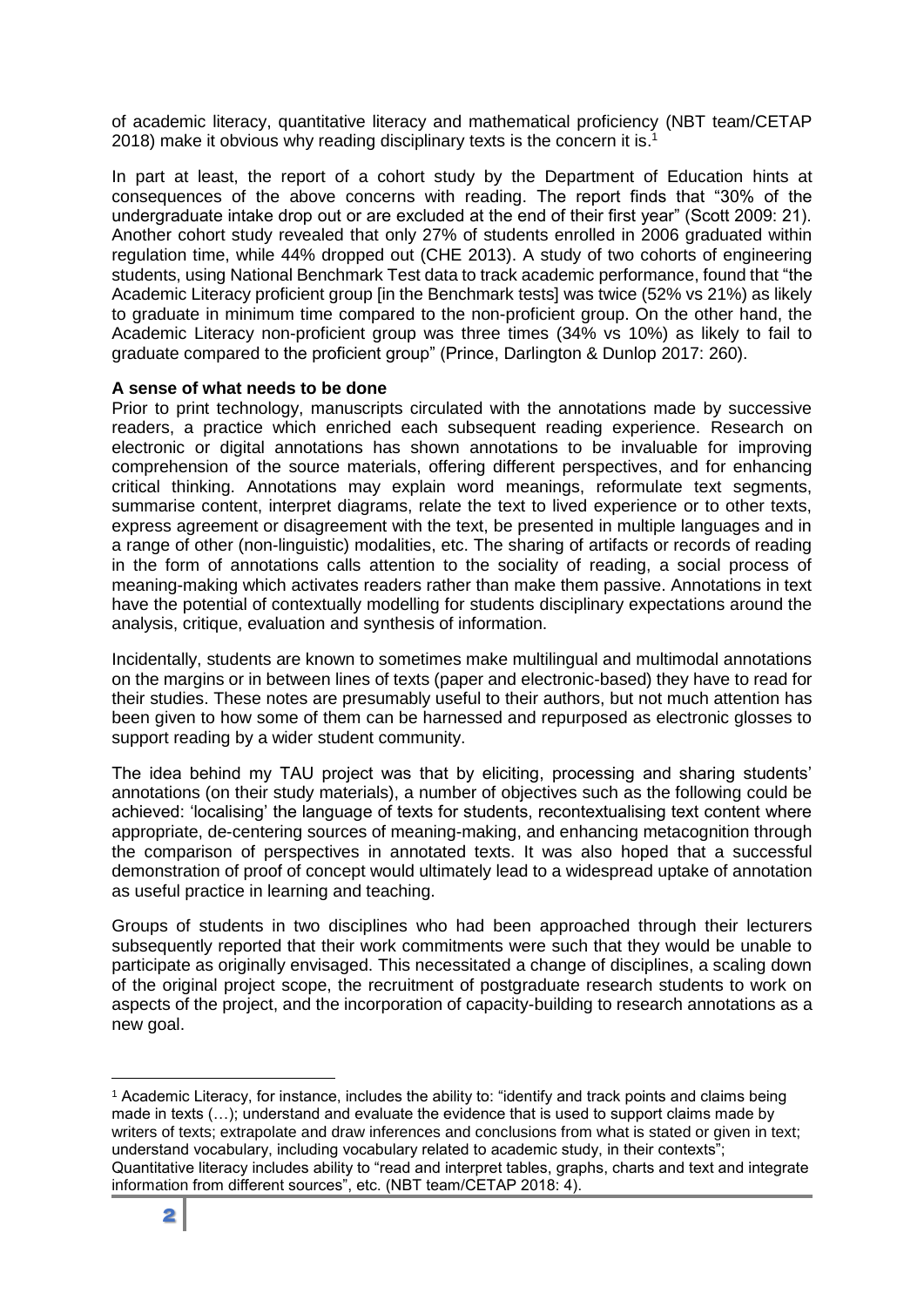## **What has been done**

First, with funding from UWC, under the University Capacity Development Grant initiative, two day-long workshops were held to raise awareness on annotating texts, and to build capacity for studying them. Insights on annotations from student and staff perspectives were obtained. A body of relevant theoretical knowledge associated with key theorists was assembled, including work by Wolfe & Neuwirth, Wolfe, Langer, Liberg, Kiewra, Vygotsky, Lantolf, Bakhtin, Shanahan & Shanahan, Lea & Street, Garcia, Makalela, Roby, Salem, Harris, Pablé & Hutton, Makoni, Iedema, Herring, Koehler & Mishra, Herrington, McKenney, Reeves et al, etc.

Second, data providing insight into the potentials of electronic glosses on students' reading have been obtained. Data have been collected and analysed in respect of sample texts in psychology and medical biosciences. Text segments considered difficult to understand by first year students were identified; glosses from more advanced students were provided; both objective data (answering a set of questions based on the respective texts) and subjective data (reflections on the experience of reading) were elicited from students reading disciplinary texts under two conditions: a glossed text and a non-glossed text condition.

Thirdly, access to commercial software that supports electronic annotation of texts was successfully negotiated. The software allows annotations relevant to a specific text to be stored and made available as autolinks when the text is being read. See figure 1, where the phrase "to restore balance" (previously determined to be difficult to understand) is glossed into isiXhosa in the pop up.

| <b>STEM Workbench</b>                                                                                                                                                                                                                                        |                                                             |
|--------------------------------------------------------------------------------------------------------------------------------------------------------------------------------------------------------------------------------------------------------------|-------------------------------------------------------------|
|                                                                                                                                                                                                                                                              | Auto height: AAA                                            |
| ව<br>$\mathbf{v}$    Colour $\mathbf{v}$  <br>Font<br>G<br>1 <sub>x</sub><br>в<br>馬界                                                                                                                                                                         | ▶ [Personality (Mlondolozi)] to restore<br>balance          |
| 缰<br>亖<br>辷<br>亖<br>$\mathbf{x}^2$<br>佳<br>匡<br>辷<br>亖<br>45<br>Find Te<br>$\mathbf{X}_2$<br>in ai<br>Personality refers to the long-standing traits and patterns that propel in                                                                             | to restore balance: ukubuyisa ulingano<br>edit<br>behave in |
| specific ways. Our personality is what makes us unique individuals. Each person nas an nonosyncranic panem or enouring, long-                                                                                                                                |                                                             |
| term characteristics and a manner in which he or she interacts with other individuals and the world around them. Our                                                                                                                                         |                                                             |
| personalities are thought to be long term, stable, and not easily changed. The word personality comes from the Latin word                                                                                                                                    |                                                             |
| persona. In the ancient world, a persona was a mask worn by an actor. While we tend to think of a mask as being worn to                                                                                                                                      |                                                             |
| conceal one's identity, the theatrical mask was originally used to either represent or project a specific personality trait of a                                                                                                                             |                                                             |
| character.                                                                                                                                                                                                                                                   |                                                             |
| DEFENSE MECHANISMS                                                                                                                                                                                                                                           |                                                             |
| Freud believed that feelings of anxiety result from the ego's inability to mediate the conflict between the id and superego. When<br>this happens. Freud believed that the ego seeks to restore balance through various protective measures known as defense |                                                             |

mechanisms. When certain events, feelings, or yearnings cause an individual anxiety, the individual wishes to reduce that anxiety. To do that, the individual's unconscious mind uses ego defense mechanisms, unconscious protective behaviours that aim to reduce anxiety. When we use defense mechanisms, we are unaware that we are using them. Further, they operate in various ways that distort reality. According to Freud, we all use ego defense mechanisms.

Figure 1: Sample of text with autolinks (underlined items) indicating text bits for which annotations exist, and a sample annotation in respect of "to restore balance" popping up.

# **Appraisal and next steps**

The TAU project has been impactful in several ways. Firstly, the awareness-raising and capacity-building workshops achieved the intended goals, with participants feeling empowered to research annotations, highlighting the individual benefits of annotation, and underscoring what was seen as the imperative of sharing annotations. Sample comments:

 *The Retreat made Prof Antia's research project more understandable and relateable. I gained a lot of insight into how one ought to read and the levels of reading that are there. I got a deeper*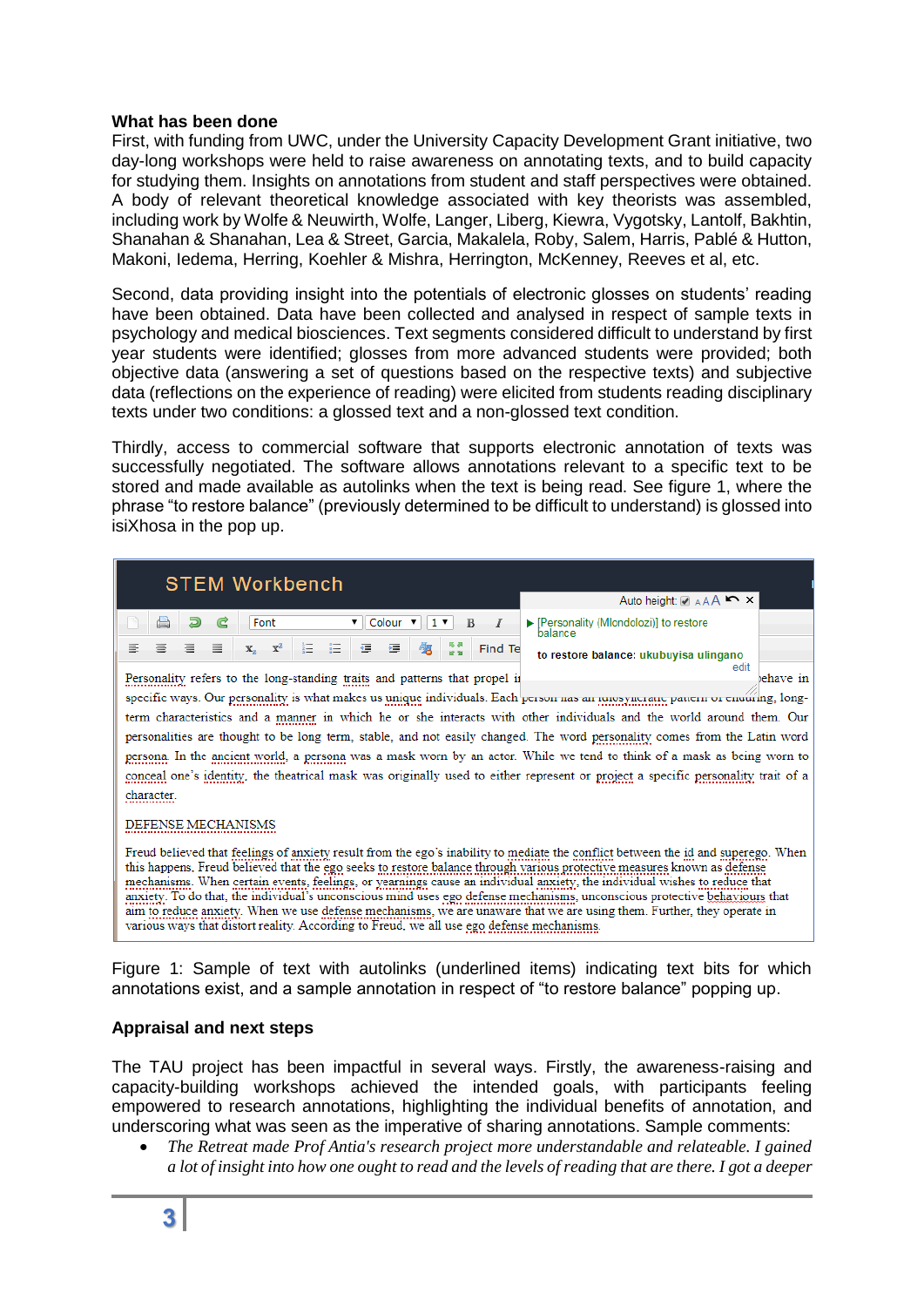*understanding of what annotations could be used for and how they would benefit students that are to follow after us. I got a chance to give back to my community through annotations and Prof Antia.*

 *Some of the lessons that I derived from the retreat are: Annotations by students are not only beneficial to the annotator but can also be of use to future readers, hence there is a need to repurpose annotations by making them available to the public.*

Secondly, feedback from participants in the reading experiments confirms the benefits of electronically glossed texts. For instance, in the assessment tasks, performance was frequently better in the glossed text condition; also reading effort was better channelled towards making sense of the text (rather than consulting dictionaries and identifying textappropriate meanings). Sample comments:

- *I found it like, it's so perfect. To such an extent that when you have to go to Google, Google will give you many like… examples of… even like many different words that will also like make you feel like more confused. You have to… you see like this one you are using, this tool, it just goes straight… it will give you the background and you also understand the meaning of the word.*
- *indincedile le definition ye-defense mechanisms yesiXhosa ngoba bendizolahleka kule paragraph yokugqibela ngaphandle kwayo" ("the Xhosa definition of defense mechanisms helped, I would not have understood the last paragraph without it)*

Thirdly, a spin-off of one of the workshops is that I am working with a lecturer to trial text annotation in assessment contexts; that is, encouraging students to annotate (take-home) assessment tasks prior to writing up their answers. In part, the idea is to determine how questions or instructions are processed, and what knowledge databases are activated.

In spite of the limitations, my TAU project has demonstrated proof of concept. It has provided a basis for me to undertake a number of further iterations, which accommodate a much wider scope of issues in annotation than has been possible within the TAU phase. Further iterations along with envisaged publication and dissemination activities should facilitate the uptake of text annotation as useful practice in the teaching and learning context outlined at the beginning of this report.

# **References**

Behari-Leak, K. & Mokou, G. (2019). Disrupting Metaphors of Coloniality to Mediate Social Inclusion in the Global South. *International Journal for Academic Development*, Vol 24 (2), 135-147.

Bharuthram, S. (2012). Making a Case for the Teaching of Reading across the Curriculum in Higher Education. *South African Journal of Education*, Vol 32, 205-214

Bourdieu, P., & Passeron, J.-C. (1995). Introduction: Language and the Relationship to Language in the Teaching Situation. In P. Bourdieu, J.-C. Passeron & M. de Saint Martin (eds.) *Academic discourse: Linguistic Misunderstanding and Professorial Power*. Cambridge: Polity Press,1-34.

CHE/Council on Higher Education (2013). A Proposal for Undergraduate Curriculum Reform in South Africa: The case for a Flexible Curriculum Structure. Pretoria: Council on Higher Education.

NBT team/CETAP (2018). The National Benchmark Tests National Report. 2018 Intake Cycle. Cape Town/UCT: Centre for Educational Testing for Access and Placement.